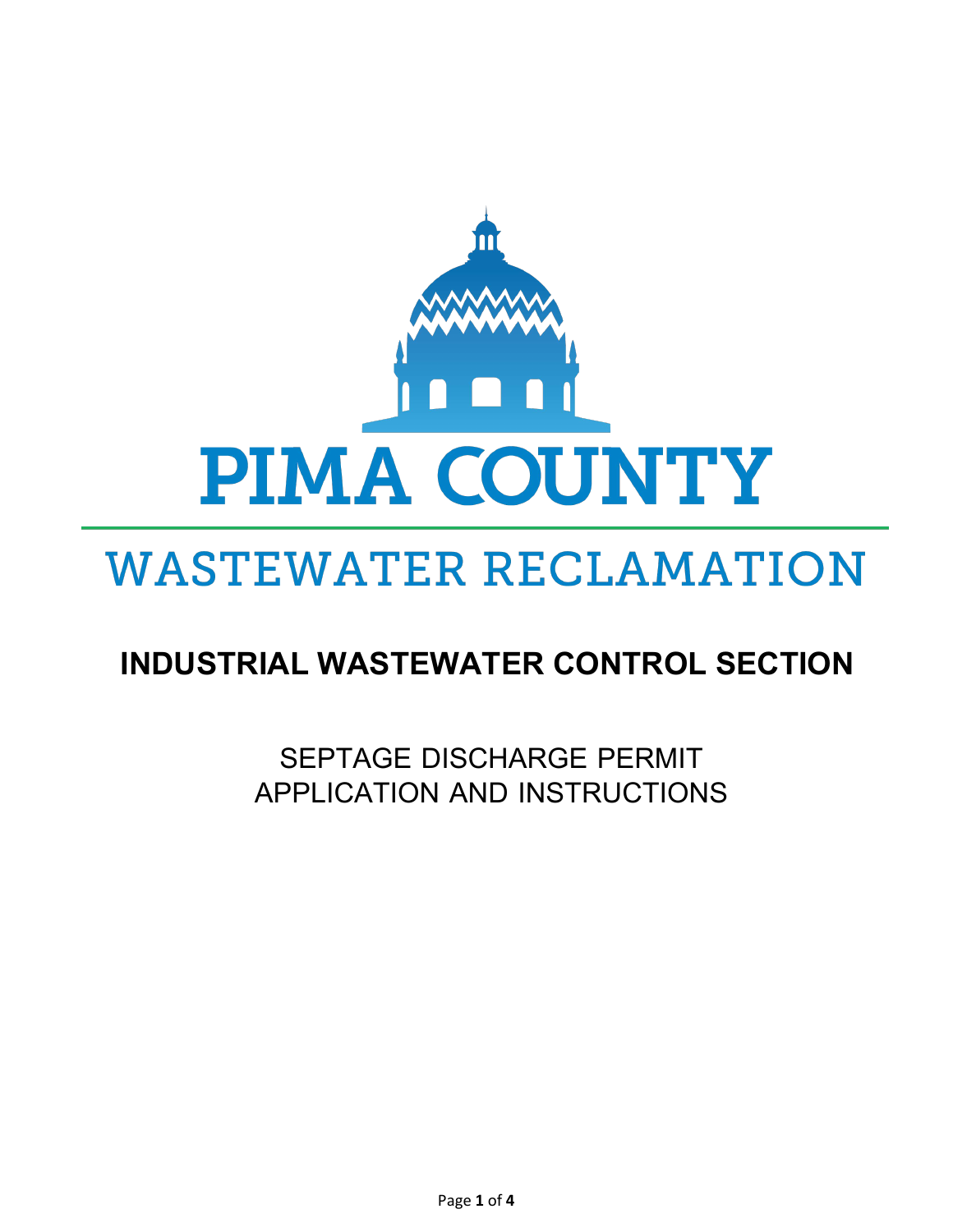## **WHO MUST APPLY FOR A PERMIT:**

*Any person who will discharge septage to the Septage Receiving Station of Pima County must obtain Director Approval, which is demonstrated by the issuance of a Septage Discharge Permit.*

### **INSTRUCTIONS: (Please print all information)**

#### **BUSINESS INFORMATION:**

- 1. Business name of applicant and business telephone number.<br>2. Location of business.
- 2. Location of business.<br>3. Address where busine
- Address where business receives mail.
- 4. The person is a duly Authorized Representative only if:
	- a. The authorization is made in writing by a person described in Section.13.36.110(A)(5) of Pima County Ordinance 2013-32 (see Certification section below for Section 13.36.110(A)(5) text);
	- b. The authorization specifies either an individual or a position having responsibility for the overall operation of the regulated facility or activity. A duly Authorized Representative may thus be either a named individual or any individual occupying a named position; and,
	- c. The written authorization is submitted to the Director.
- 5. Authorized Representative phone number and email address.
- 6. Number of employees, and hours of operation.
- 7*.* Other permit/license numbers for this business (i.e. ADEQ, PDEQ Liquid Waste Hauler)
- 8. Total number of trucks in company and total capacity possible.

#### **FEE SUBMITTAL:**

9. The application fee for a Septage Discharge Permit is \$150.00.

#### **TYPE OF WASTE SOURCES SERVICED:**

10. A=Domestic/Commercial, B=Industrial, C=Septic Tank, D=Cesspool, E=Chemical Toilet, F=Airline Sewage Cart, G=Grease Traps, Other

#### **VEHICLE INFORMATION:**

11. Provide year, make, model, license plate and tank capacity information for each vehicle in fleet which will be carrying septage to the Septage Receiving Station. If you need additional space, please attach an addition sheet.

#### **CERTIFICATION: (***Certification has important legal consequences for the signatory)*

All permit applications shall be signed as follows:

- a. For a corporation: by a responsible corporate officer, such as:
	- (1) A president, secretary, treasurer, vice-president of the corporation in charge of a principle business function, or any other person who performs similar policy or decision making functions for the corporation; or,
	- (2) The manager of one or more manufacturing, production, or operating facilities employing more than 250 persons or having gross annual sales or expenditures exceeding \$25 million (in second-quarter 1980 dollars), if authority to sign documents has been assigned or delegated to the manager in accordance with corporate procedures.
- b. For a partnership or sole proprietorship: by a general partner or the proprietor, respectively; or,
- c. For a municipality, State, Federal, or other public agency: by either a principal executive officer or ranking elected official. For the purposes of this section, a principal executive officer of a Federal agency includes: (i) the chief executive officer of the agency, or (ii) a senior executive officer having responsibility for the overall operations of a principal geographic unit of the agency.

Please return this Application and Fee to: Pima County Regional Wastewater Reclamation Department Industrial Wastewater Control Section 2955 W. Calle Agua Nueva Tucson, Arizona 85745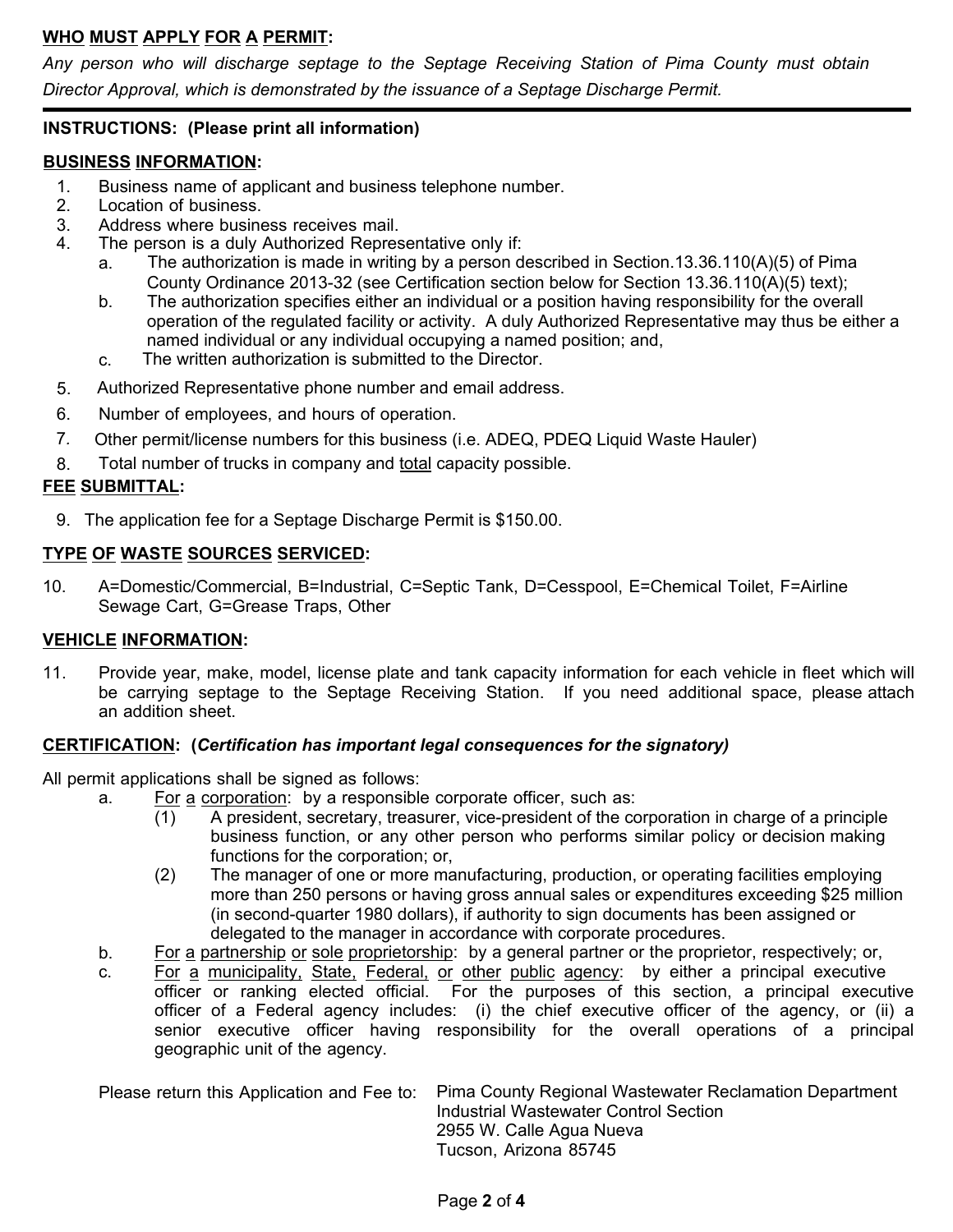

**SEPTAGE DISCHARGE PERMIT APPLICATION AND INSTRUCTIONS**

#### **BUSINESS INFORMATION:**

Name: (Print)

| 1.             | Legal Business Name:                                                                                                                                                                                                                                                             | <u> 1989 - Jan Stern Stern Stern Stern Stern Stern Stern Stern Stern Stern Stern Stern Stern Stern Stern Stern St</u> | Phone Number:                                                                                                        |                 |  |  |
|----------------|----------------------------------------------------------------------------------------------------------------------------------------------------------------------------------------------------------------------------------------------------------------------------------|-----------------------------------------------------------------------------------------------------------------------|----------------------------------------------------------------------------------------------------------------------|-----------------|--|--|
| 2 <sub>1</sub> | <b>Business Address:</b>                                                                                                                                                                                                                                                         |                                                                                                                       |                                                                                                                      |                 |  |  |
|                |                                                                                                                                                                                                                                                                                  | City: $\qquad \qquad \qquad$                                                                                          | State:                                                                                                               | $\mathsf{Zip:}$ |  |  |
| 3.             | Mailing Address:                                                                                                                                                                                                                                                                 |                                                                                                                       | <u> 1989 - Johann Stein, mars an deutscher Stein und der Stein und der Stein und der Stein und der Stein und der</u> |                 |  |  |
|                |                                                                                                                                                                                                                                                                                  | City:                                                                                                                 | State:                                                                                                               | Zip:            |  |  |
| 4.             | Authorized Representative: (Mr. Ms. Mrs)<br><u>and the state of the state of the state of the state of the state of the state of the state of the state of the state of the state of the state of the state of the state of the state of the state of the state of the state</u> |                                                                                                                       |                                                                                                                      |                 |  |  |
| 5.             | Telephone Number:                                                                                                                                                                                                                                                                |                                                                                                                       | Email Address:                                                                                                       |                 |  |  |
| 6.             | Number of Employees: (Full-time) (Part-time): ________ Hours of Operation: ______                                                                                                                                                                                                |                                                                                                                       |                                                                                                                      |                 |  |  |
| 7.             | ADEQ/PDEQ Permit Number(s):<br><u> 1989 - Johann Barnett, fransk politiker (d. 1989)</u>                                                                                                                                                                                         |                                                                                                                       |                                                                                                                      |                 |  |  |
| 8.             | Number of Trucks:<br><b>Total Capacity:</b>                                                                                                                                                                                                                                      |                                                                                                                       |                                                                                                                      |                 |  |  |
| 9.             | Fee Submittal \$150.00                                                                                                                                                                                                                                                           |                                                                                                                       |                                                                                                                      |                 |  |  |
| 10.            |                                                                                                                                                                                                                                                                                  | Type of Waste Sources: □ A □ B □ C □ D □ E □ F □ G                                                                    |                                                                                                                      |                 |  |  |
|                |                                                                                                                                                                                                                                                                                  | Other                                                                                                                 |                                                                                                                      |                 |  |  |
|                |                                                                                                                                                                                                                                                                                  |                                                                                                                       |                                                                                                                      |                 |  |  |

**CERTIFICATION:** *I certify under penalty of law that this document and all attachments were prepared under my direction or supervision in accordance with a system designed to assure that qualified personnel properly gather and evaluate the information submitted. Based on my inquiry of the person or persons who manage the system, or those persons directly responsible for gathering the information, the information submitted is, to the best of my knowledge and belief, true, accurate, and complete. I am aware that there are significant penalties for submitting false information including the possibility of fine and imprisonment for knowing violations.*

| Name. (Pilitt)  |             |                   |
|-----------------|-------------|-------------------|
| Signature:      |             | Telephone Number: |
| Position/Title: |             |                   |
| Address:        |             |                   |
| Email Address:  | Date:       |                   |
|                 | Page 3 of 4 |                   |